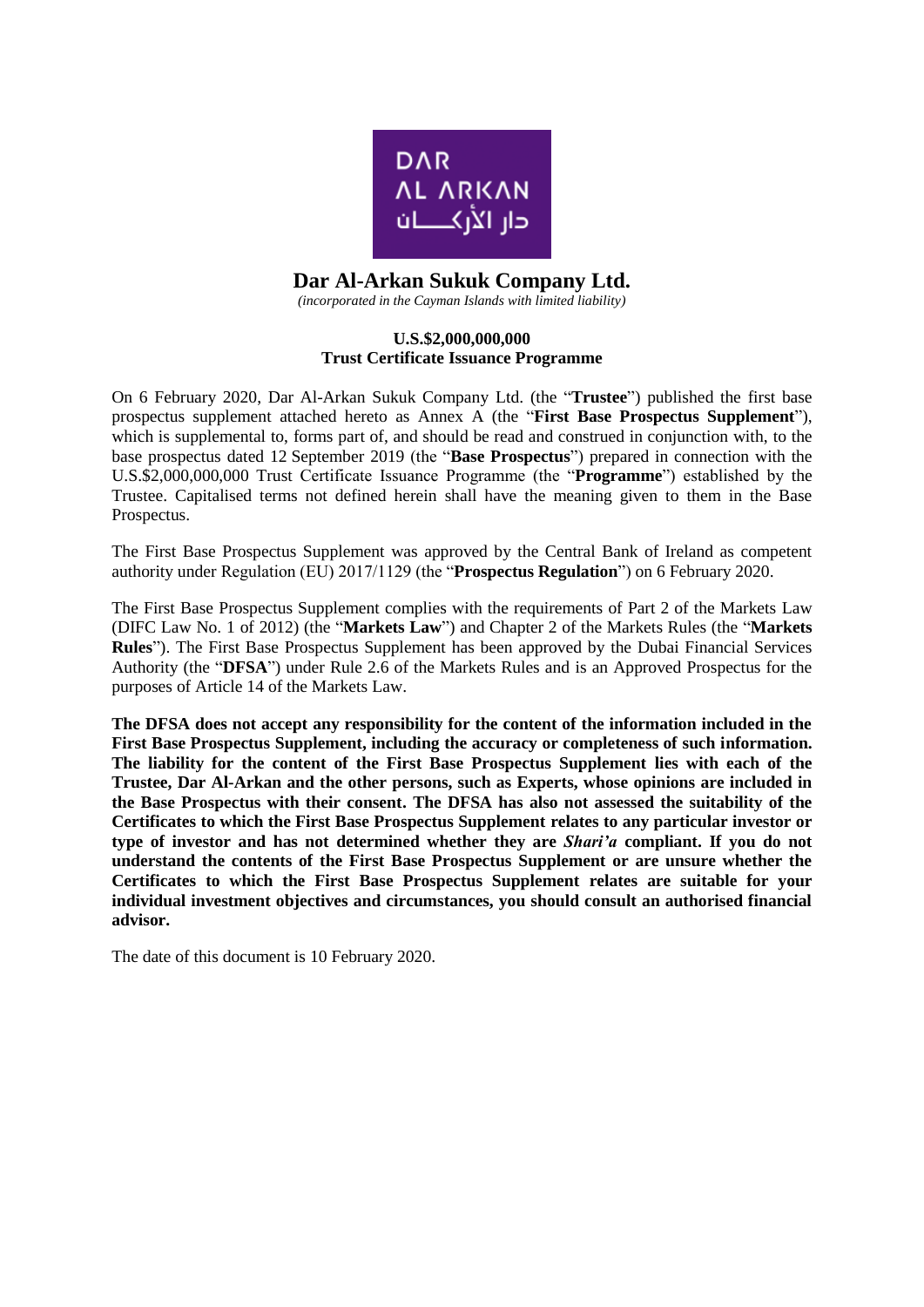## **ANNEX A**

**FIRST BASE PROSPECTUS SUPPLEMENT**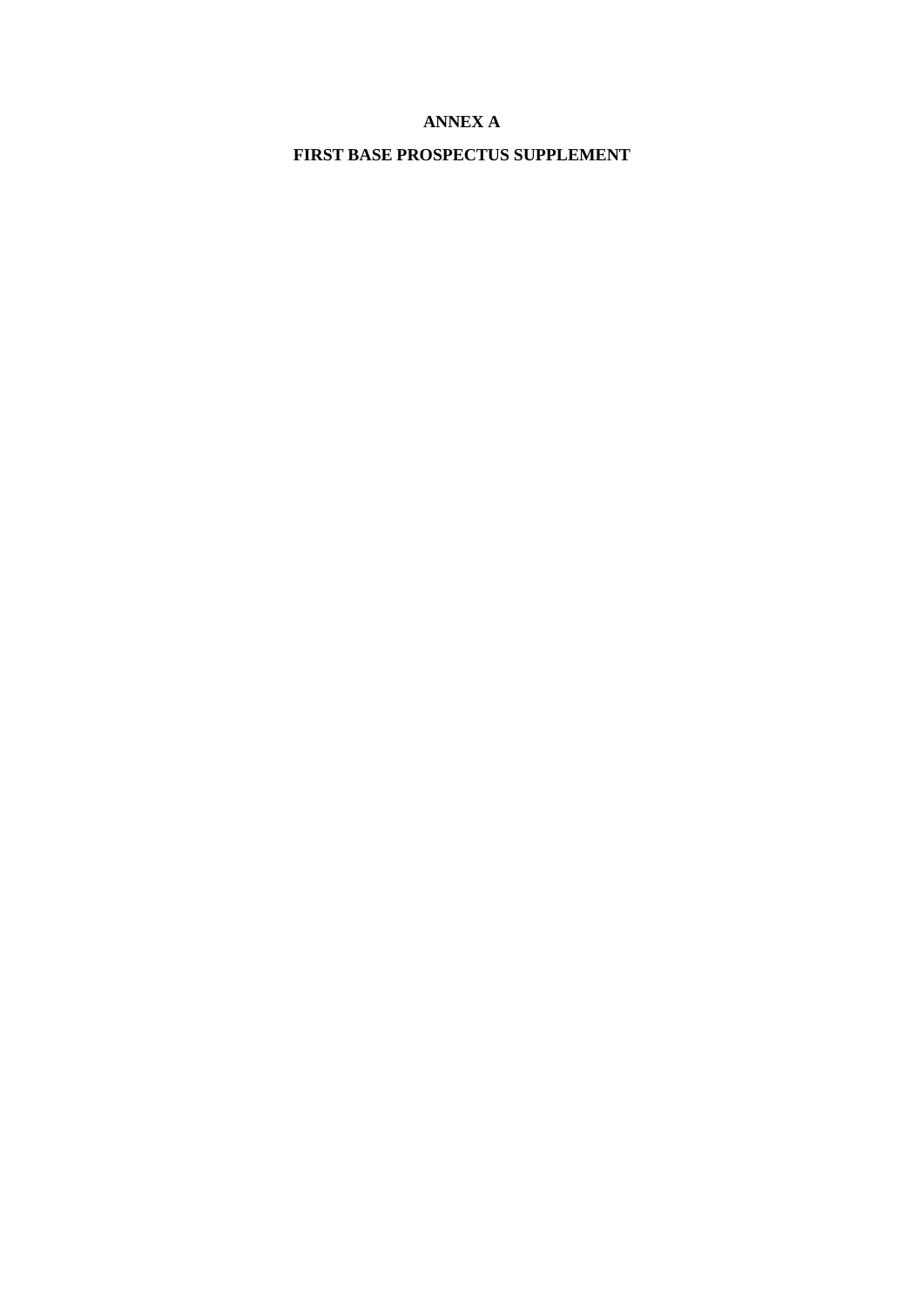### **FIRST BASE PROSPECTUS SUPPLEMENT DATED 6 FEBRUARY 2020 TO THE BASE PROSPECTUS DATED 12 SEPTEMBER 2019**



# **Dar Al-Arkan Sukuk Company Ltd.**

*(incorporated in the Cayman Islands with limited liability)* 

### **U.S.\$2,000,000,000 Trust Certificate Issuance Programme**

This first base prospectus supplement (this "**First Base Prospectus Supplement**") is supplemental to, forms part of, and should be read and construed in conjunction with, the base prospectus dated 12 September 2019 (the "**Base Prospectus**") prepared in connection with the U.S.\$2,000,000,000 Trust Certificate Issuance Programme (the "**Programme**") established by Dar Al-Arkan Sukuk Company Ltd. (the "**Trustee**"). Terms defined in the Base Prospectus shall, unless the context otherwise requires, have the same meaning when used in this First Base Prospectus Supplement.

This First Base Prospectus Supplement has been approved by the Central Bank of Ireland (the "**Irish Central Bank**"), as competent authority under Regulation (EU) 2017/1129 (the "**Prospectus Regulation**"). The Irish Central Bank only approves this First Base Prospectus Supplement as meeting the requirements imposed under Irish and European Union law pursuant to the Prospectus Regulation. This First Base Prospectus Supplement which, together with the Base Prospectus, comprises a base prospectus for the purposes of the Prospectus Regulation, constitutes a supplement for the purposes of Article 23 of the Prospectus Regulation.

The purpose of this First Base Prospectus Supplement is: (a) to incorporate by reference into the Base Prospectus the unaudited interim condensed consolidated financial statements of Dar Al-Arkan as of, and for the nine-month period ended, 30 September 2019 and the auditor's limited review report thereon (the "**Q3 2019 Interim Financial Statements**"); and (b) to include a new "Significant or Material Change" statement in the Base Prospectus.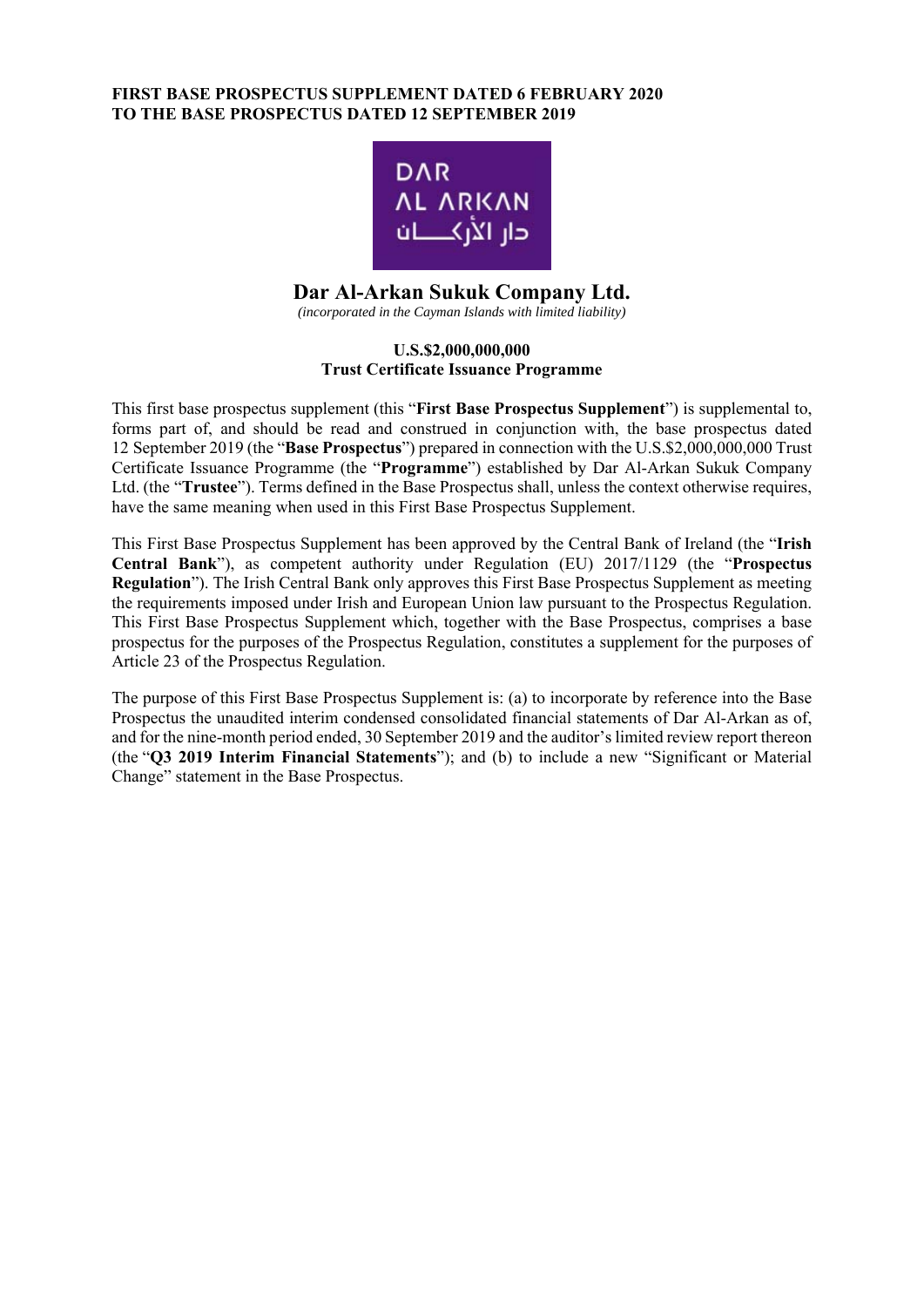#### **IMPORTANT NOTICES**

Each of the Trustee and Dar Al-Arkan accepts responsibility for the information contained in this First Base Prospectus Supplement. To the best of the knowledge of each of the Trustee and Dar Al-Arkan (each having taken all reasonable care to ensure that such is the case) the information contained in this First Base Prospectus Supplement is in accordance with the facts and does not omit anything likely to affect the import of such information.

Information which is updated by reference to one section of the Base Prospectus may be repeated or referred to in other sections of that document. Accordingly, to the extent that there is any inconsistency between: (a) any statement in this First Base Prospectus Supplement or any statement incorporated by reference into the Base Prospectus by this First Base Prospectus Supplement; and (b) any other statement in, or incorporated by reference into, the Base Prospectus, the statements in (a) above will prevail.

Save as disclosed in this First Base Prospectus Supplement, there has been no other significant new factor, material mistake or material inaccuracy relating to the information included in the Base Prospectus since publication of the Base Prospectus.

Copies of this First Base Prospectus Supplement, the Base Prospectus and the documents incorporated by reference in either: (a) will be available in electronic form on the websites of the Irish Stock Exchange plc, trading as Euronext Dublin (*www.ise.ie*) and Nasdaq Dubai (*www.nasdaqdubai.com*); and (b) can be obtained from the offices of the Trustee and from the offices of the Paying Agent for the time being in London as described in the Base Prospectus.

The web links included in this First Base Prospectus Supplement are included for information purposes only and the websites and their content (with the exception of the websites which contain the documents incorporated by reference in the this First Base Prospectus Supplement and the Base Prospectus) are not incorporated into, and do not form part of, this First Base Prospectus Supplement or the Base Prospectus.

This First Base Prospectus Supplement does not constitute an offer of, or an invitation by or on behalf of the Trustee, Dar Al-Arkan, the Arrangers or any Dealers to subscribe for, or purchase, any Certificates.

Neither the Certificates nor the Guarantee have not been or will be registered under the U.S. Securities Act of 1933, as amended (the "**Securities Act**"), or with any securities regulatory authority of any state or other jurisdiction of the United States, and the Certificates may not be offered or sold within the United States or to, or for the account or benefit of, U.S. persons (as defined in Regulation S under the Securities Act) except pursuant to an exemption from, or in a transaction not subject to, the registration requirements of the Securities Act.